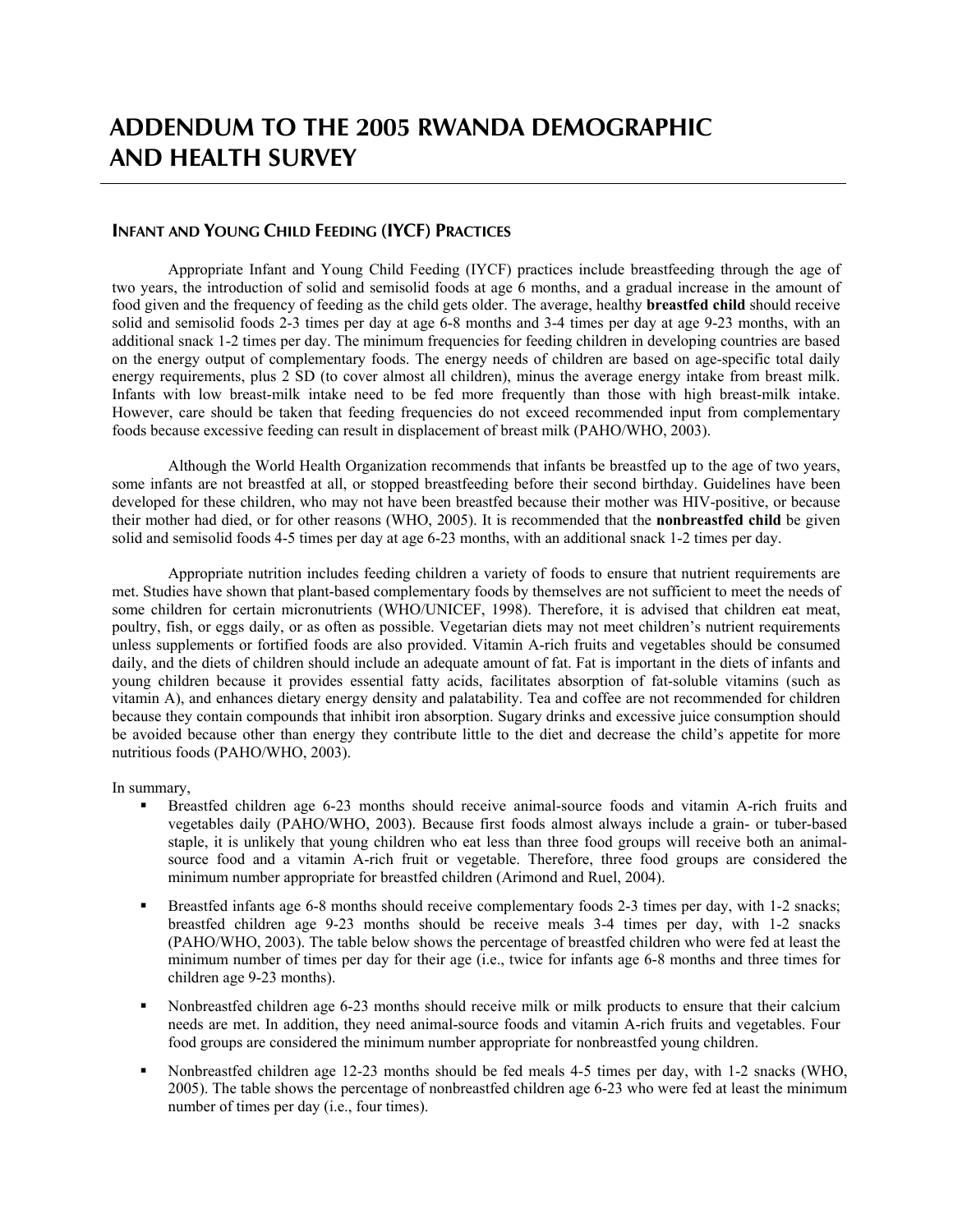According to the results presented in the table below, 98 percent of (youngest) children in Rwanda age 6-23 months living with the mother received breast milk or breast milk substitutes during the 24-hour period before the survey, 71 percent had an adequately diverse diet—i.e., they had been fed foods from the appropriate number of food groups depending on their age and breastfeeding status—and 43 percent had been fed the minimum standard number of times appropriate for their age. Feeding practices for 37 percent of children in Rwanda age 6-23 months met the minimum standard with respect to all three of these practices (see figure below).



**Infant and Young Child Feeding (IYCF) Practices, Rwanda 2005**

 Breastfed children were more likely to be fed the minimum number of times and less likely to receive foods from the minimum number of groups than nonbreastfeeding children. Children in the older age groups are more likely to comply with the minimum feeding standards. Differences in the feeding practices of children by region, sex, residence, mother's education, and wealth are comparatively minimal.

Arimond, M., and M.T. Ruel. 2004. Dietary Diversity is Associated with Child Nutritional Status: Evidence from 11 Demographic and Health Surveys. *Journal of Nutrition* 134: 2579.

Pan-American Health Organization and World Health Organization (PAHO/WHO). 2003. *Guiding Principles for Complementary Feeding of the Breastfed Child*. Washington, D.C. and Geneva, Switzerland: PAHO/WHO.

World Health Organization (WHO). 2005. *Guiding Principles for Feeding Nonbreastfed Children 6 to 24 Months of Age*. Geneva, Switzerland: WHO.

World Health Organization and United Nations Children's Fund (WHO/UNICEF). 1998. *Complementary Feeding of Young Children in Developing Countries: A Review of Current Scientific Knowledge*. Geneva: World Health Organization, WHO/NUT98.1.